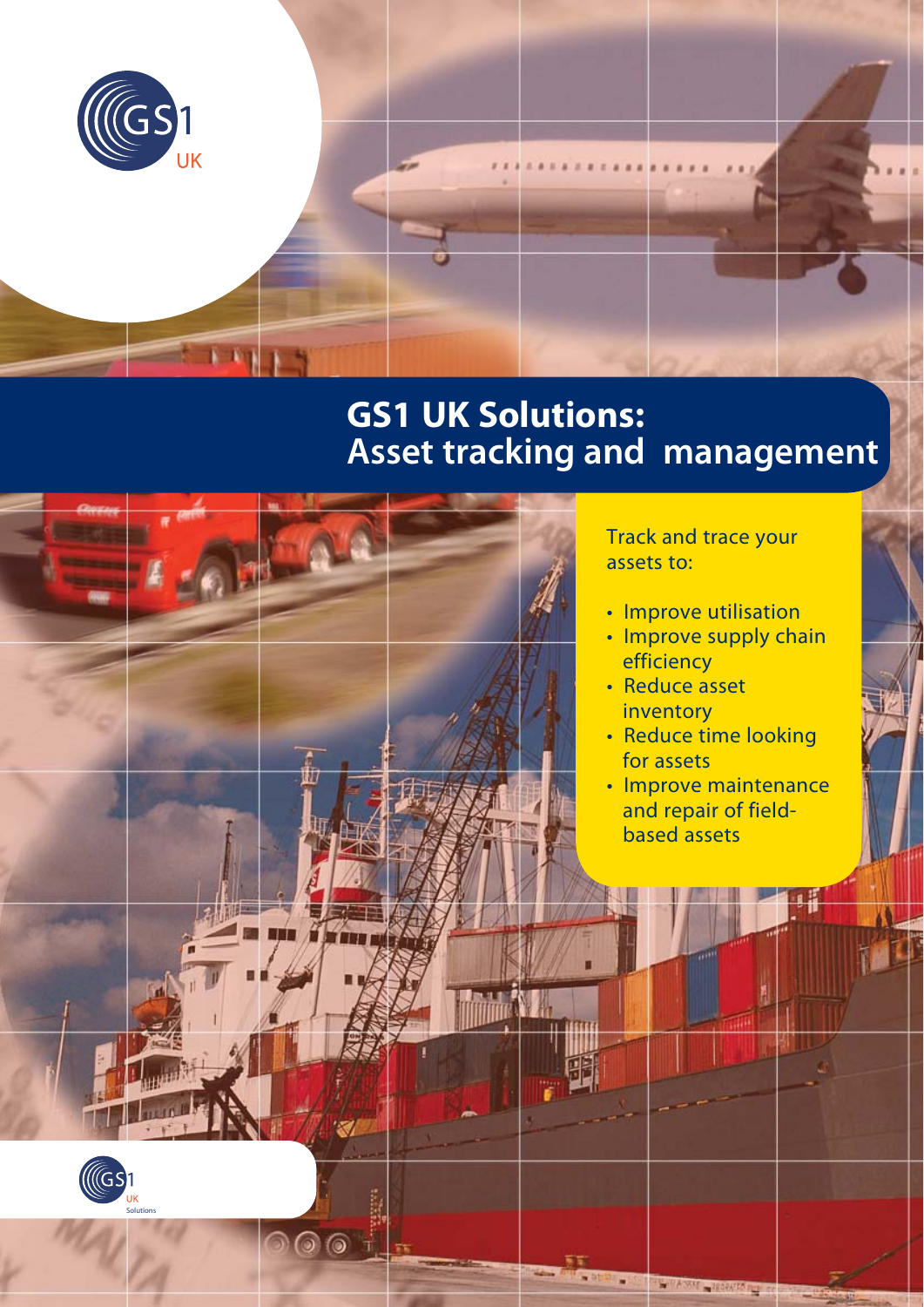## About GS1 UK

# Ш

Our mission is to make it *faster*, *cheaper* and *safer* for our members to serve their customers. This is achieved by the industry wide adoption of global GS1 standards and locally delivered services.

Life is simpler when we all have the same information. GS1 UK licenses unique numbers to identify everything from products to patients in a standard way. These numbers are used to automate the flow of goods and information and are integrated into one or more GS1 UK Solutions to increase supply chain efficiency.



## GS1 UK adds value

GS1 UK Solutions improve business processes by cutting cost and time and increasing revenue and efficiency.

We have teams of industry experts with multiple disciplines to tackle the most complex problems businesses face today. We work with them and their trading partners to increase efficiency in their business. Organisations approach us when they want:

- **innovative and sustainable efficiency**: we deliver solutions to improve efficiency, sustainability and traceability in areas such as asset tracking, data quality management and retail point of sale
- a **responsive approach**: we listen, and deliver positively and effectively to their needs
- **delivery of real results**: we produce tangible benefits to their business

We are independent, profit-neutral and part of a global organisation of over one million member companies world wide, operating in 108 countries.

. .

×.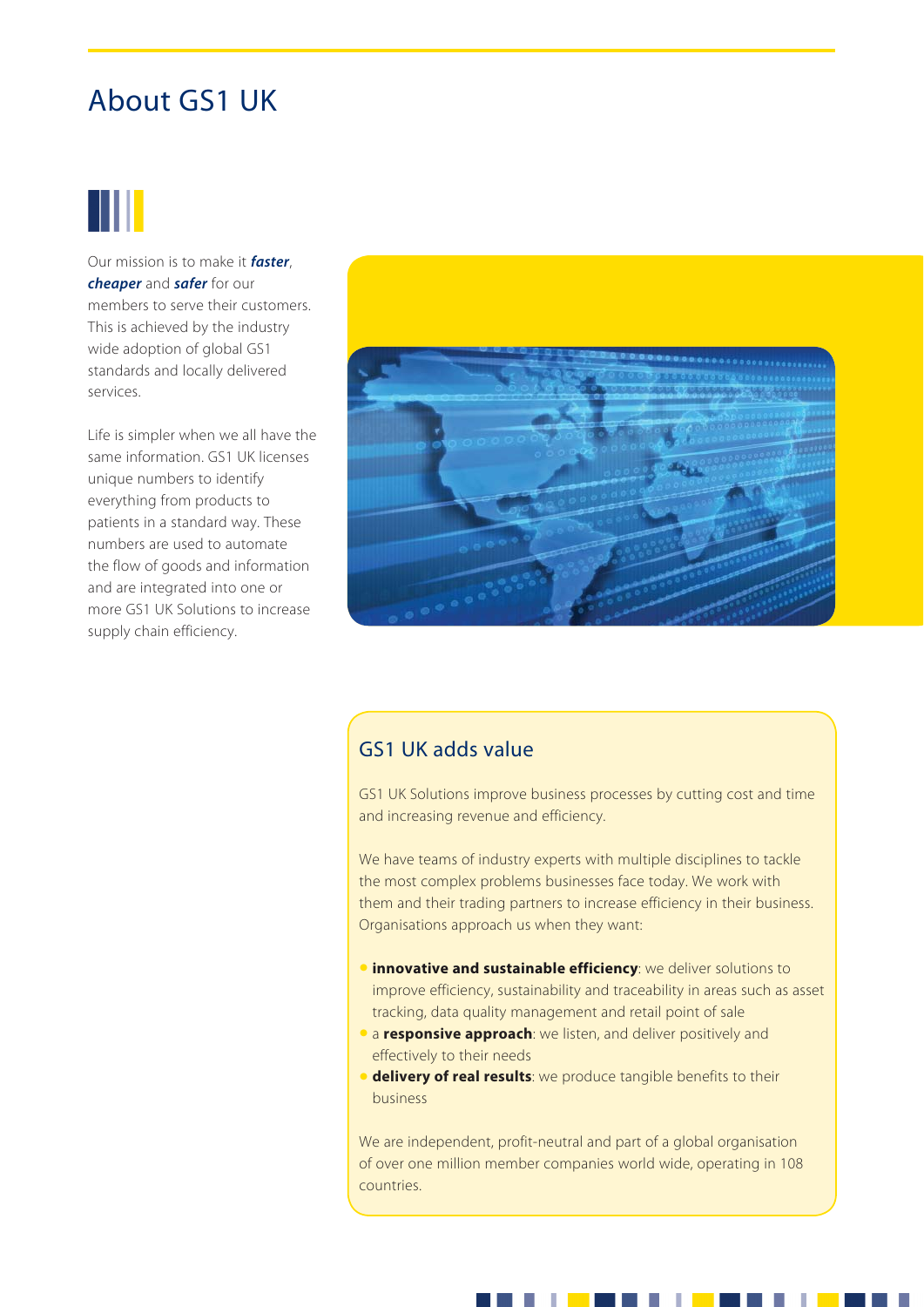## What is asset tracking and management?

# Ш

If a mobile asset (e.g. roll cage, hospital bed, vending machine or fire extinguisher) is not where it is meant to be, where it is needed when it is needed or cannot be correctly identified then additional costs and inefficiency result.

Management of mobile assets in most organisations is not considered a priority leading to many issues including:

- High levels of loss: an annual loss of 10% of total asset numbers is not untypical
- Production line downtime due to non-availability of assembly parts
- Supplier hoarding in the run up to and during seasonal peaks resulting in missed deliveries
- Disruption of the supply chain resulting in lost sales all round
- Suppliers without the correct re-usable assets reverting to single trip packaging causing additional packaging costs, more product damage and increased cost of waste management
- New re-usable assets have to be bought to fill requirement gaps
- Reduced asset life
- Inefficient use of field engineers' time
- Time wasted trying to find assets
- Poor maintenance management resulting in cost of unnecessary servicing or, worse, failure of the asset
- Potential for being in breach of regulations or insurers' terms and conditions.

**Use of GS1 standards helps to ensure that what is needed, when it is needed is where it is needed**

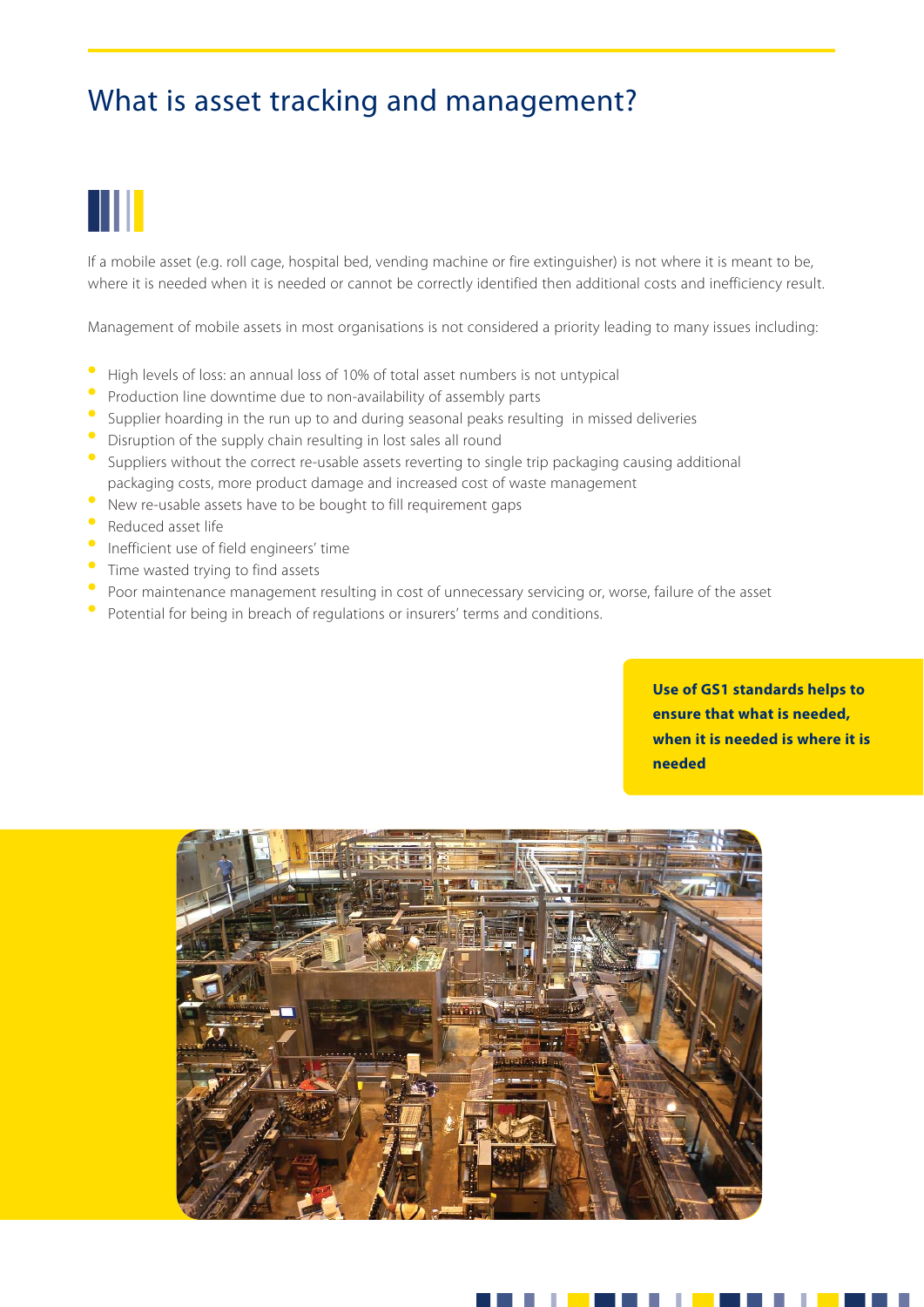## The lack of visibility of your assets will cost you money

# W

### How much will it cost you?

- **50%** of companies' logistics asset operations consume at least 5% of revenue
- **7%** of companies have logistics asset operations that consume more than 10% of revenue
- Theft, damage and misplacement greatly reduce asset productivity, with **25%** of companies losing more than 10% of their container fleet each year
- **75%** of customers believe existing systems fail to meet their operational requirements
- **50%** have manual asset management processest
- **66%** are planning to invest heavily in asset management solutions over the next two years

Source: Forrester

.

*"Having properly decontaminated and sterile surgical instruments for an operation is an obvious requirement, but tracking using a standardised coding system, is essential to allow traceability from one patient to another in the unlikely event of a recall procedure."*

> Caroline Robinson, Customer Contract Manager, Wythenshawe Hospital



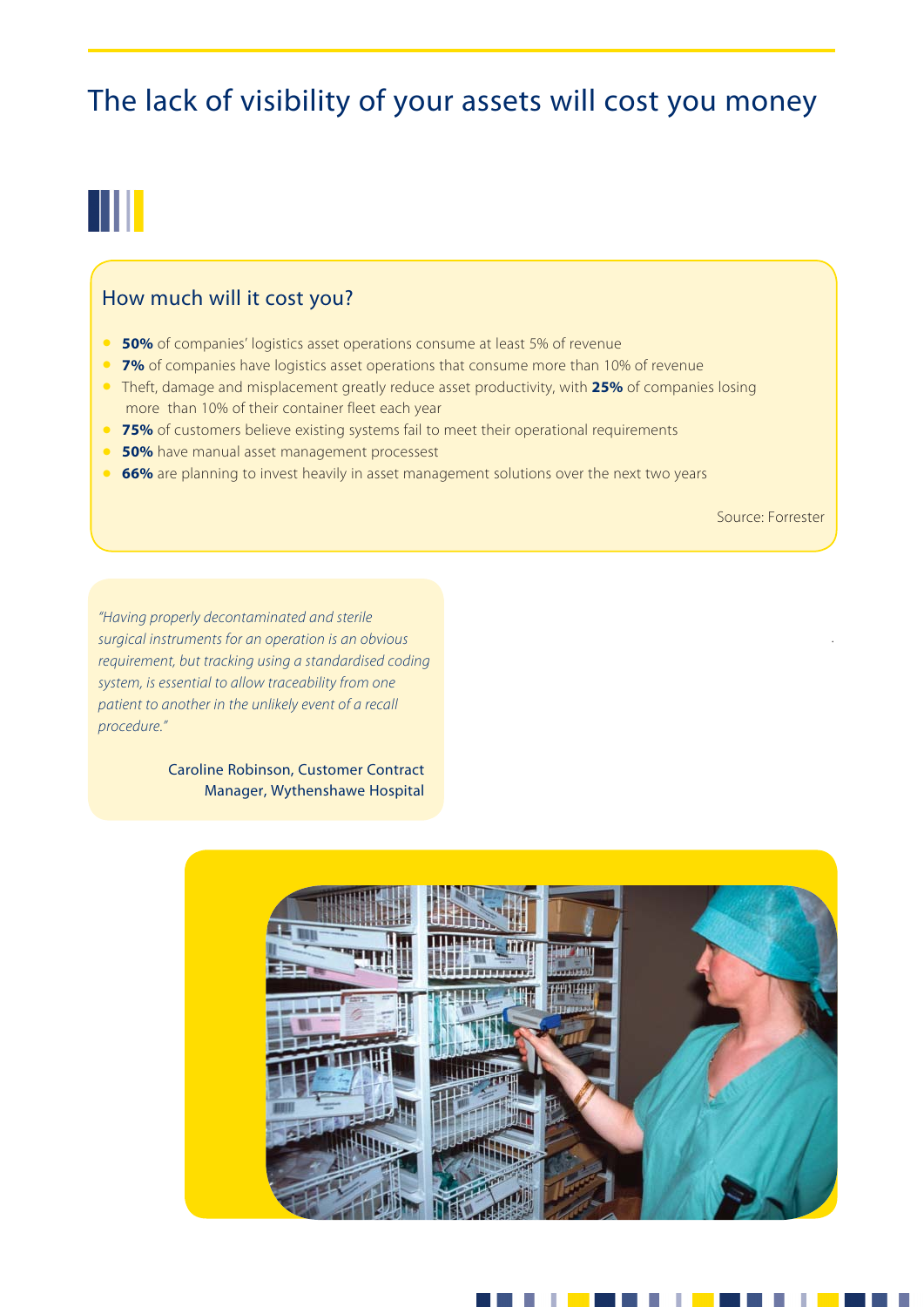## The benefits of asset tracking and management

# Ш

The ability to track and trace your assets will help to increase the visibility of your assets within your supply chain, improve efficiency and increase the effectiveness of maintenance schedules.

#### **Better asset utilisation**

- Better turn around times and therefore improved return on investment on the asset
- Improved profitability for asset owners
- Reduced financial loss through less theft or misplacement



- Anticipated asset returns & reallocation increase efficiency and improve the return on investment in the asset
- Production efficiencies
- Reducing cost of loss or theft
- Improving customer service through greater data accuracy
- Reducing asset inventory

### **Improve supply chain efficiency**

- Improve control of the supply chain
- Reduce the cost of operating logistics assets
- Automate the asset management process
- Ensure that the asset is where it is needed, when it is needed or at least identify where it last was and in whose possession
- Provide an audit trail of that asset's journey and what it has been used for, which is essential in food transport
- Improve store replenishment
- Improve delivery and receiving processes

**Improve maintenance and repair of field-based assets**



- Extend asset life through improved management of maintenance cycles
- Decrease asset search times
- Reduce strays and errors
- Ensure maintenance/repair of correct asset
- Improve safety through improved maintenance scheduling
- Satisfy insurers that the correct maintenance has been carried out
- Make engineers' lives easier as they can locate the right asset quicker
- Reduce cost of central support to field based engineers verifying that they have located and identified the correct asset to be serviced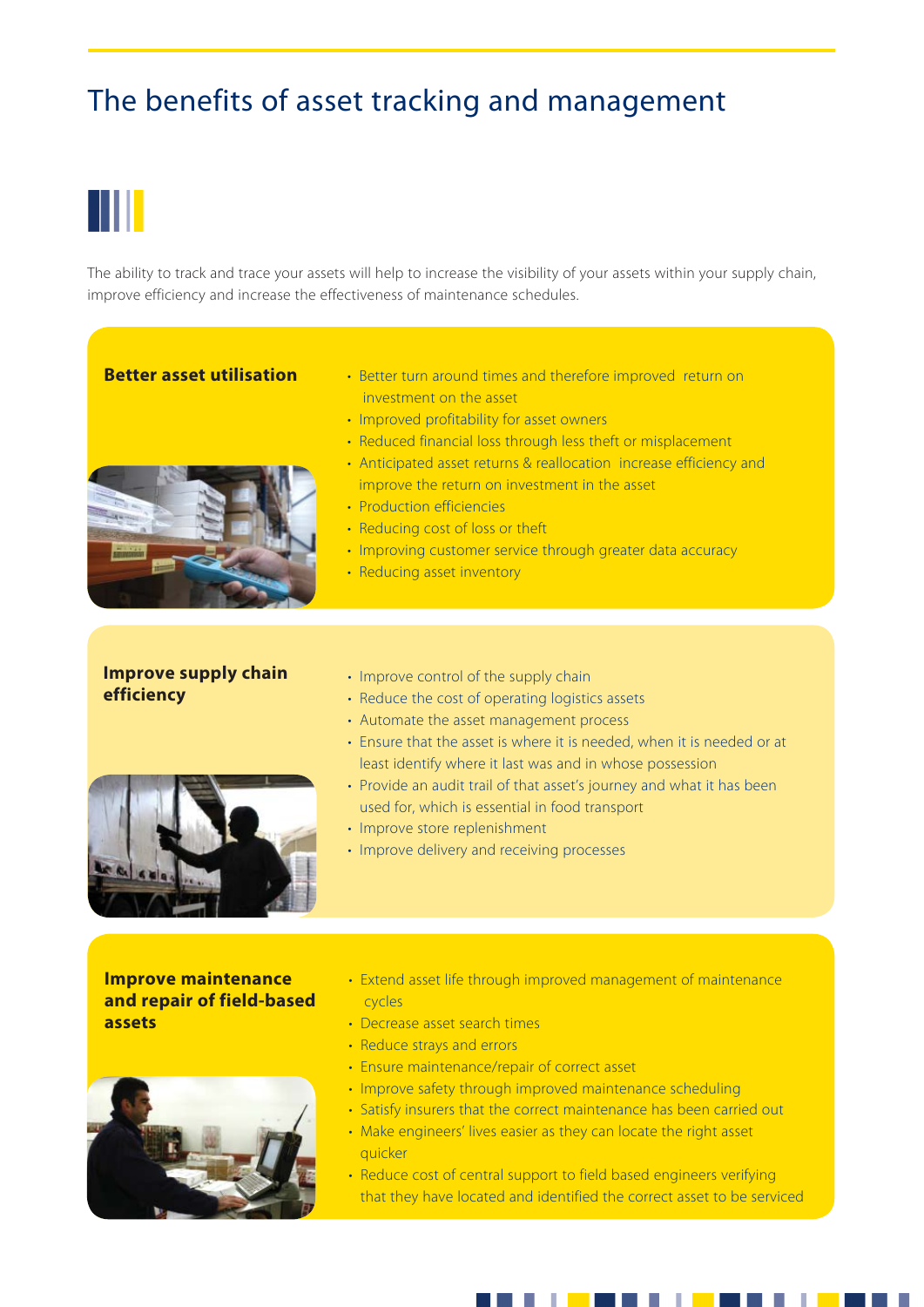## How GS1 UK can help



GS1 UK offers standards-based asset tracking solutions. We do this by adopting a combination of GS1 keys for Automatic Identification and Data Capture technology, e.g. bar codes or RFID tags, to provide visibility of the whereabouts of those assets and provide an audit trail of their journey.

GS1 UK's asset tracking solution offers the ability to gain visibility of your assets across your supply chain and production operations and ensure:

- **Minimal loss**
- **Maximised utilisation**
- **Greater product availability**
- **Process and data improvements**

## GS1 UK Professional Services

GS1 UK provides a range of professional services that deliver expert business consultancy, project management and community development capabilities to assist in the implementation and roll-out of all GS1 Solutions and standards. We do this by following a three-stage process:

#### **1. Discovery Service**

With a discovery service we carry out a thorough business analysis of the issues facing the client, and assess all opportunities for greater efficiencies. This may include the further adoption of a GS1 solution based on your supply chain issues and objectives.

We provide expert and impartial business analysis and recommendation relating to GS1 supply chain solutions and standards and their potential benefits.

### **2. Implementation Service**

We provide project management and support to ensure the successful implementation of GS1 UK Solutions. We do this through a team of specialist professionals capable of providing guidance and support at all stages of the implementation. We can also provide independent advice and support in the selection of solution providers and vendors.

×.

### **3. Community Development**

We can also help organisations to ensure their suppliers all follow the same processes through a community development programme.

This means ensuring suppliers:

- Are presented with a simple on-boarding process through our community development team
- Have access to all necessary support materials explaining the process

그는 마음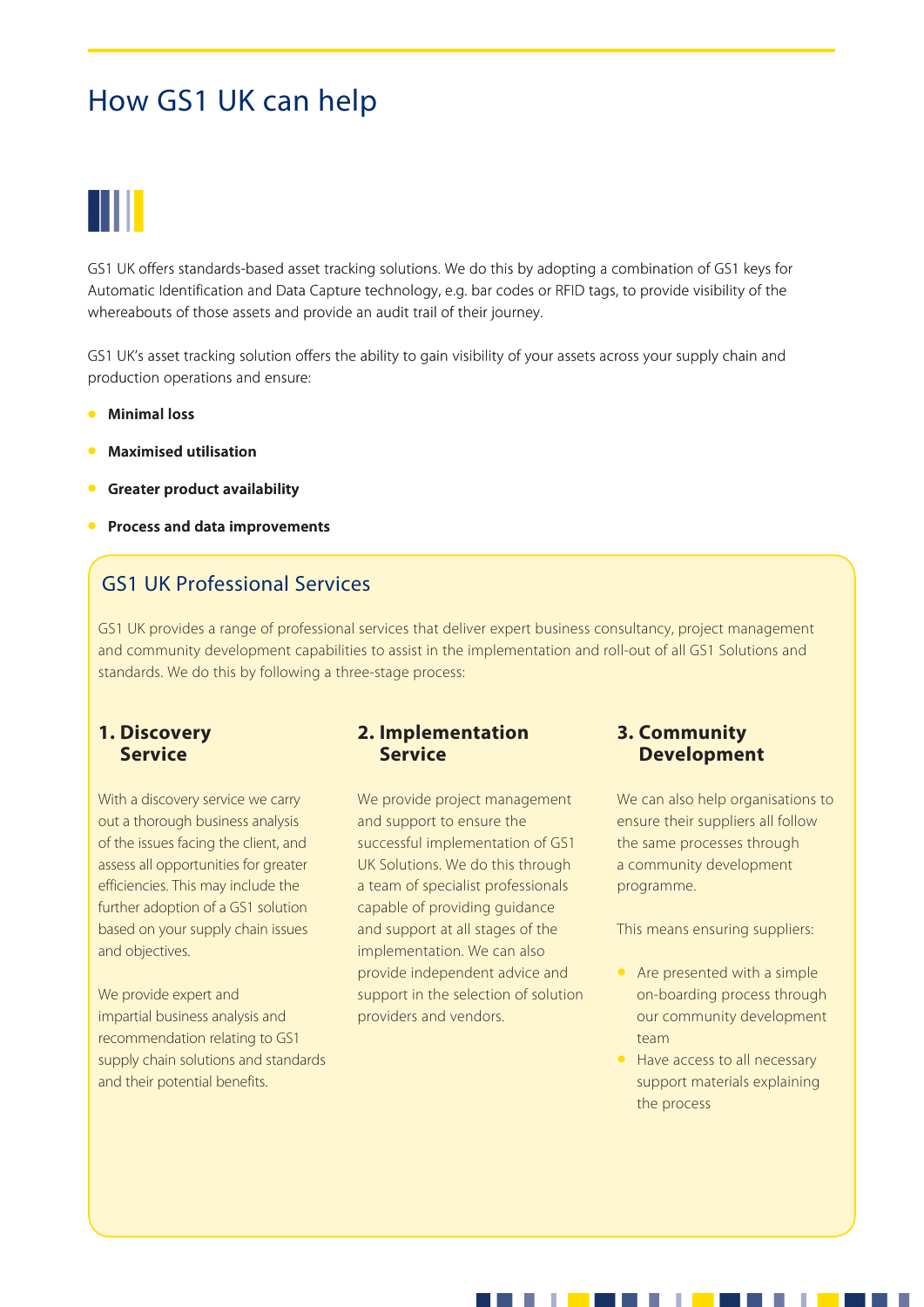

As well as our traditional discovery service, GS1 UK offers the EPCglobal RFID Test Centre to help you understand how to use RFID within your application to derive real benefit if RFID is considered the best technology for your requirements.

The EPCglobal RFID Test Centre is a vendor-independent demonstration, test and design centre and allows:

- Performance benchmarking of typical RFID reader configurations for applications
- Recommendations for a pilot programme
- Recommendations on number and locations of readers required to achieve different levels of improvement
- Recommendations regarding best frequencies to use within the application



- **RFID taster sessions**
- **RFID industry sessions**
- **RFID test sessions**
- **RFID design sessions**

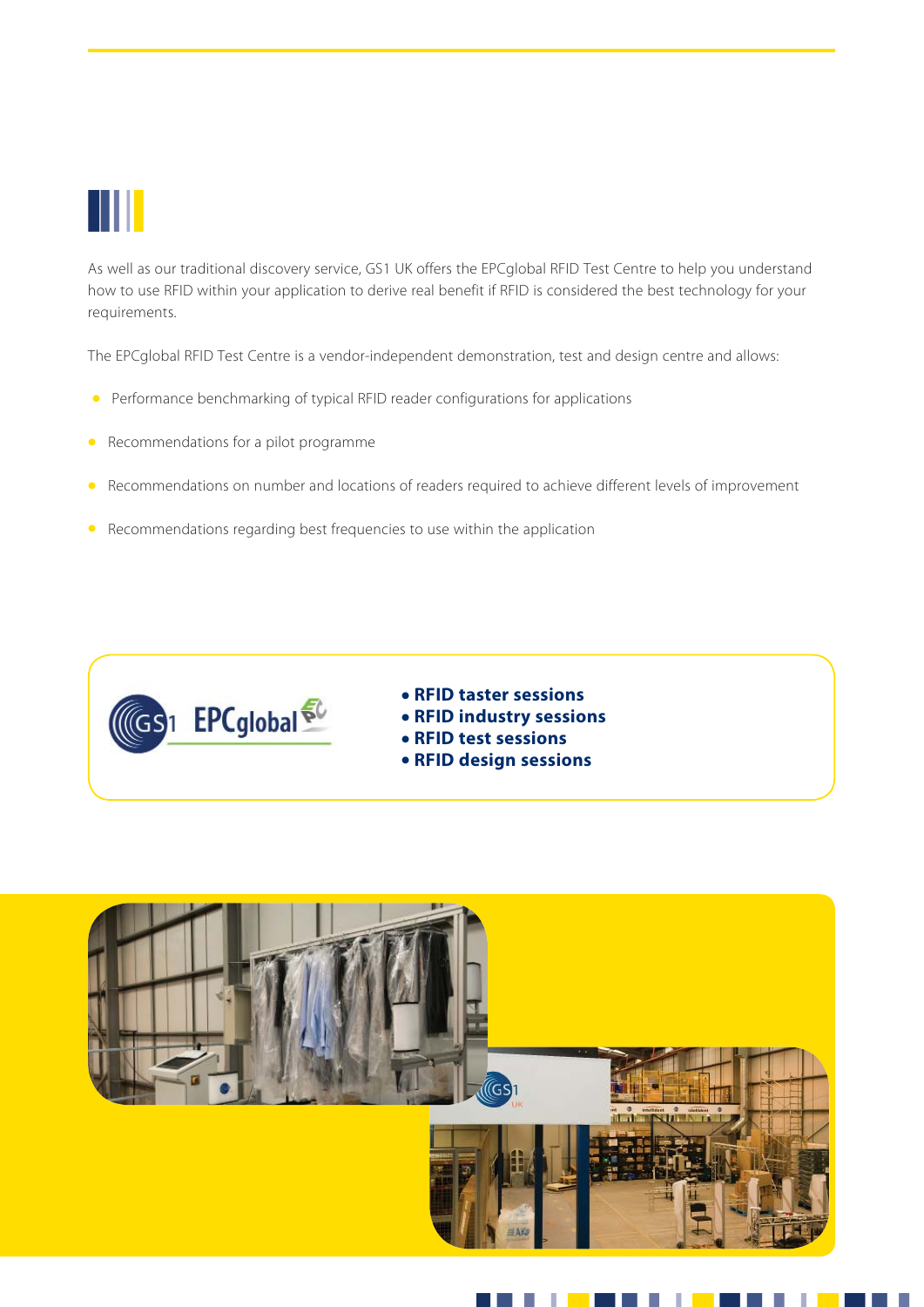# Contact us



If your organisation is looking to increase supply chain efficiencies and reduce operating costs then the GS1 UK team can provide a strategic and pragmatic approach to delivering you a solution.

Contact GS1 UK for an initial discussion or visit : www.gs1.uk.org/solutions/solutions\_overview.asp

#### **GS1 UK**

Staple Court 11 Staple Inn Buildings London WC1V 7QH

T +44 (0)20 7092 3500 F +44 (0)20 7681 2290 E info@gs1uk.org W www.gs1uk.org

Service Team (Freefone) 0808 178 8799